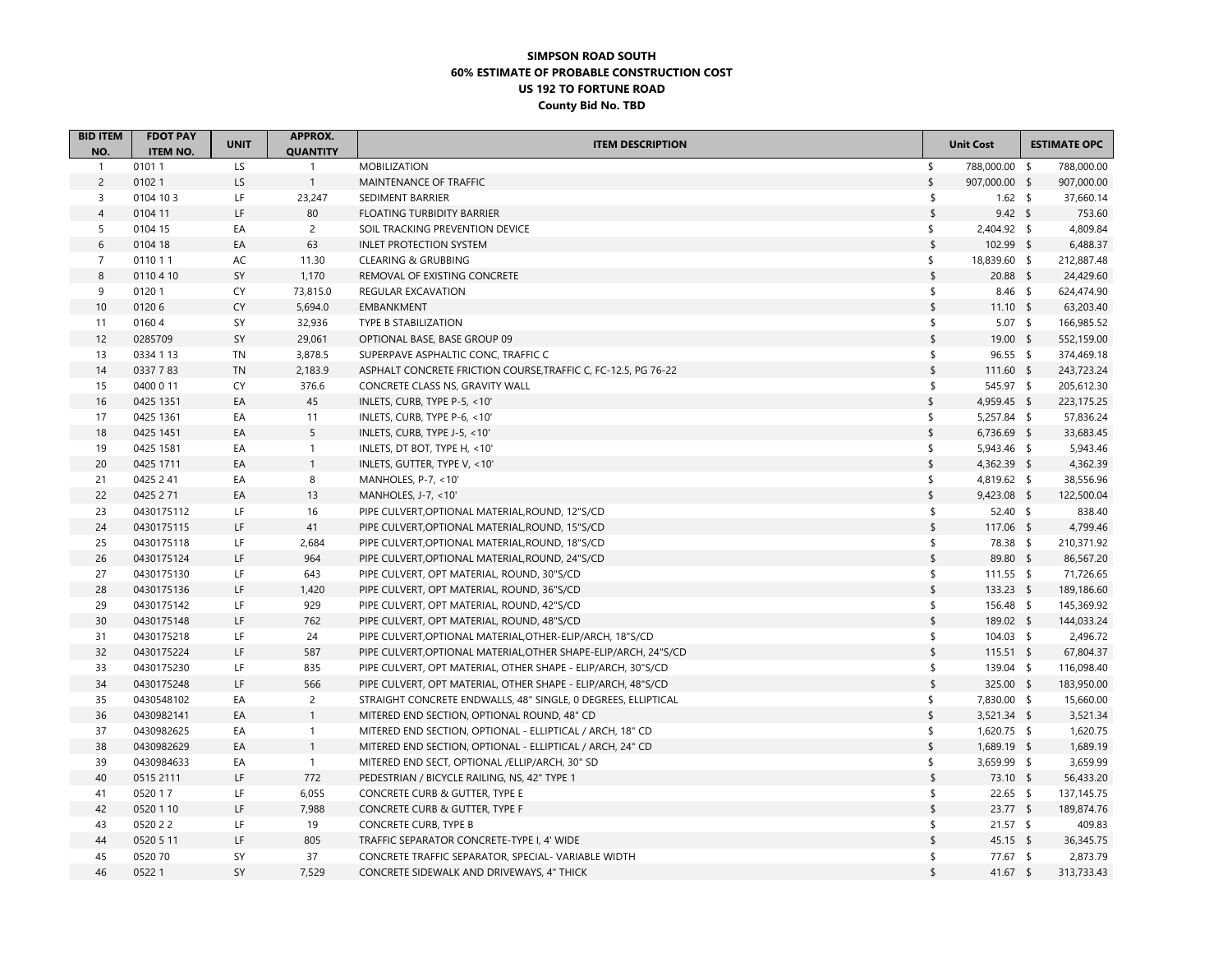## **SIMPSON ROAD SOUTH60% ESTIMATE OF PROBABLE CONSTRUCTION COST US 192 TO FORTUNE ROAD County Bid No. TBD**

| <b>BID ITEM</b> | <b>FDOT PAY</b>      | <b>UNIT</b> | <b>APPROX.</b>  | <b>ITEM DESCRIPTION</b>                                                                          |               | <b>Unit Cost</b> | <b>ESTIMATE OPC</b> |
|-----------------|----------------------|-------------|-----------------|--------------------------------------------------------------------------------------------------|---------------|------------------|---------------------|
| NO.             | <b>ITEM NO.</b>      |             | <b>QUANTITY</b> |                                                                                                  |               |                  |                     |
| 47              | 05222                | SY          | 97              | CONCRETE SIDEWALK AND DRIVEWAYS, 6" THICK                                                        | \$            | $61.00$ \$       | 5,917.00            |
| 48              | 0570 12              | SY          | 55,987          | PERFORMANCE TURF, SOD                                                                            | \$            | $2.78$ \$        | 155,643.86          |
| 49              | 05272                | SF          | 534             | DETECTABLE WARNINGS                                                                              | \$            | 29.86 \$         | 15,945.24           |
| 50              | 0550 10120           | LF          | 1,300           | FENCING, TYPE A, 5.1-6.0, STANDARD                                                               | \$            | $24.02$ \$       | 31,226.00           |
| 51              | 0550 10228           | LF          | 375             | FENCING, TYPE B, 5.1-6.0, RESET EXISTING                                                         | \$            | $12.00 \quad$ \$ | 4,500.00            |
| 52              | 0700 1 11            | AS          | 78              | SINGLE POST SIGN, F&I GROUND MOUNT, UP TO 12 SF                                                  | $\mathsf{\$}$ | 331.51 \$        | 25,857.78           |
| 53              | 0700 1 12            | AS          | 65              | SINGLE POST SIGN, F&I GROUND MOUNT, 12-20 SF                                                     | \$            | 978.89 \$        | 63,627.85           |
| 54              | 0700 1 60            | AS          | 104             | SINGLE POST SIGN, REMOVE                                                                         | \$            | $29.54$ \$       | 3,072.16            |
| 55              | 0700 2 13            | AS          | $\overline{4}$  | MULTI- POST SIGN, F&I GROUND MOUNT, 21-30 SF                                                     | \$            | 4,274.90 \$      | 17,099.60           |
| 56              | 0700 2 60            | AS          | $\overline{4}$  | MULTI- POST SIGN, REMOVE                                                                         | \$            | 644.63 \$        | 2,578.52            |
| 57              | 0704 11              | EA          | 48              | TUBULAR MARKER, DURABLE, 36" WHITE POST                                                          | \$            | 73.08 \$         | 3,507.84            |
| 58              | 0705 10 1            | EA          | 44              | OBJECT MARKER, TYPE 1                                                                            | $\mathsf{\$}$ | 182.28 \$        | 8,020.32            |
| 59              | 0706 11              | EA          | 3,200           | RAISED PAVEMENT MARKER, TYPE B WITHOUT FINAL SURFACE MARKINGS                                    | \$            | 4.58 \$          | 14,656.00           |
| 60              | 0710 90              | LS          | $\mathbf{1}$    | PAINTED PAVEMENT MARKINGS, FINAL SURFACE                                                         | \$            | 26,078.37 \$     | 26,078.37           |
| 61              | 0711 11102           | GM          | 0.850           | THERMOPLASTIC, STANDARD, WHITE, SOLID, 8" FOR INTERCHANGE AND URBAN ISLAND                       | \$            | $5,560.13$ \$    | 4,726.11            |
| 62              | 0711 11103           | GM          | 0.243           | THERMOPLASTIC, STANDARD, WHITE, SOLID, 12" FOR INTERCHANGE MARKINGS                              | \$            | 9,330.88 \$      | 2,267.40            |
| 63              | 0711 11123           | LF          | 1,629           | THERMOPLASTIC, STANDARD, WHITE, SOLID, 12" FOR CROSSWALK AND ROUNDABOUT                          | \$            | $2.38$ \$        | 3,877.02            |
| 64              | 0711 11124           | LF.         | 165             | THERMOPLASTIC, STANDARD, WHITE, SOLID, 18" FOR DIAGONALS AND CHEVRONS                            | \$            | 3.13 \$          | 516.45              |
| 65              | 0711 11125           | LF          | 2,166           | THERMOPLASTIC, STANDARD, WHITE, SOLID, 24" FOR STOP LINE AND CROSSWALK                           | \$            | $4.14$ \$        | 8,967.24            |
| 66              | 0711 11141           | GM          | 0.700           | THERMOPLASTIC, STANDARD, WHITE, 2-4 DOTTED GUIDELINE/ 6-10 GAP EXTENSION, 6"                     | \$            | 1,817.79 \$      | 1,272.45            |
| 67              | 0711 11160           | EA          | $\mathbf{1}$    | THERMOPLASTIC, STANDARD, WHITE, MESSAGE OR SYMBOL                                                | \$            | 163.55 \$        | 163.55              |
| 68              | 0711 11170           | EA          | 110             | THERMOPLASTIC, STANDARD, WHITE, ARROW                                                            | \$            | $63.43$ \$       | 6,977.30            |
| 69              | 0711 11224           | LF.         | 266             | THERMOPLASTIC, STANDARD, YELLOW, SOLID, 18" FOR DIAGONAL OR CHEVRON                              | \$            | 3.52 $$$         | 936.32              |
| 70              | 0711 14123           | LF          | 3,231           | THERMOPLASTIC, PREFORMED, WHITE, SOLID, 12" FOR CROSSWALK                                        | \$            | $7.90$ \$        | 25,524.90           |
| 71              | 0711 14125           | LF.         | 5,590           | THERMOPLASTIC, PREFORMED, WHITE, SOLID, 24" FOR CROSSWALK                                        | \$            | $14.76$ \$       | 82,508.40           |
| 72              | 0711 16101           | GM          | 9.149           | THERMOPLASTIC, STANDARD-OTHER SURFACES, WHITE, SOLID, 6"                                         | \$            | 4,127.77 \$      | 37,764.97           |
| 73              | 0711 16131           | <b>GM</b>   | 9.452           | THERMOPLASTIC, STANDARD-OTHER SURFACES, WHITE, SKIP, 6",10-30 SKIP OR 3-9 LANE DROP              | \$            | 1,490.48 \$      | 14,088.02           |
| 74              | 0711 16133           | GM          | 0.325           | THERMOPLASTIC, STANDARD-OTHER SURFACES WHITE, SKIP, 12"- APPROACH TO TOLL PLAZA OR 3-9 LANE DROP | $\sqrt{2}$    | $2,876.04$ \$    | 934.71              |
| 75              | 0711 16201           | GM          | 6.912           | THERMOPLASTIC, STANDARD-OTHER SURFACES, YELLOW, SOLID, 6"                                        | \$            | 4,186.16 \$      | 28,934.74           |
| 76              | 0711 16231           | GM          | 1.100           | THERMOPLASTIC, STANDARD-OTHER SURFACES, YELLOW, SKIP, 6"                                         | $\sqrt{2}$    | $1,670.27$ \$    | 1,837.30            |
| 77              | Signals              | LS.         | $\mathbf{1}$    | SEE ITEMIZED ESTIMATE - 3 LOCATIONS                                                              | \$            | 950,360.00 \$    | 950,360.00          |
| 78              | Lighting             | Mi          | 1.080           | CONDUIT AND PULL BOXES ONLY                                                                      | \$            | 113,027.20 \$    | 122,069.38          |
| 79              | <b>ITS Component</b> | LS          | $\mathbf{1}$    | SEE ITEMIZED ESTIMATE                                                                            | \$            | 310,437.46 \$    | 310,437.46          |
|                 |                      |             |                 |                                                                                                  |               |                  |                     |
|                 |                      |             |                 |                                                                                                  |               | Subtotal:        | \$<br>8,666,819.27  |
|                 |                      |             |                 | 10% Contigency                                                                                   |               |                  | \$<br>866,681.93    |
|                 |                      |             |                 | <b>TOTAL</b>                                                                                     |               | Say:             | \$<br>9,534,000     |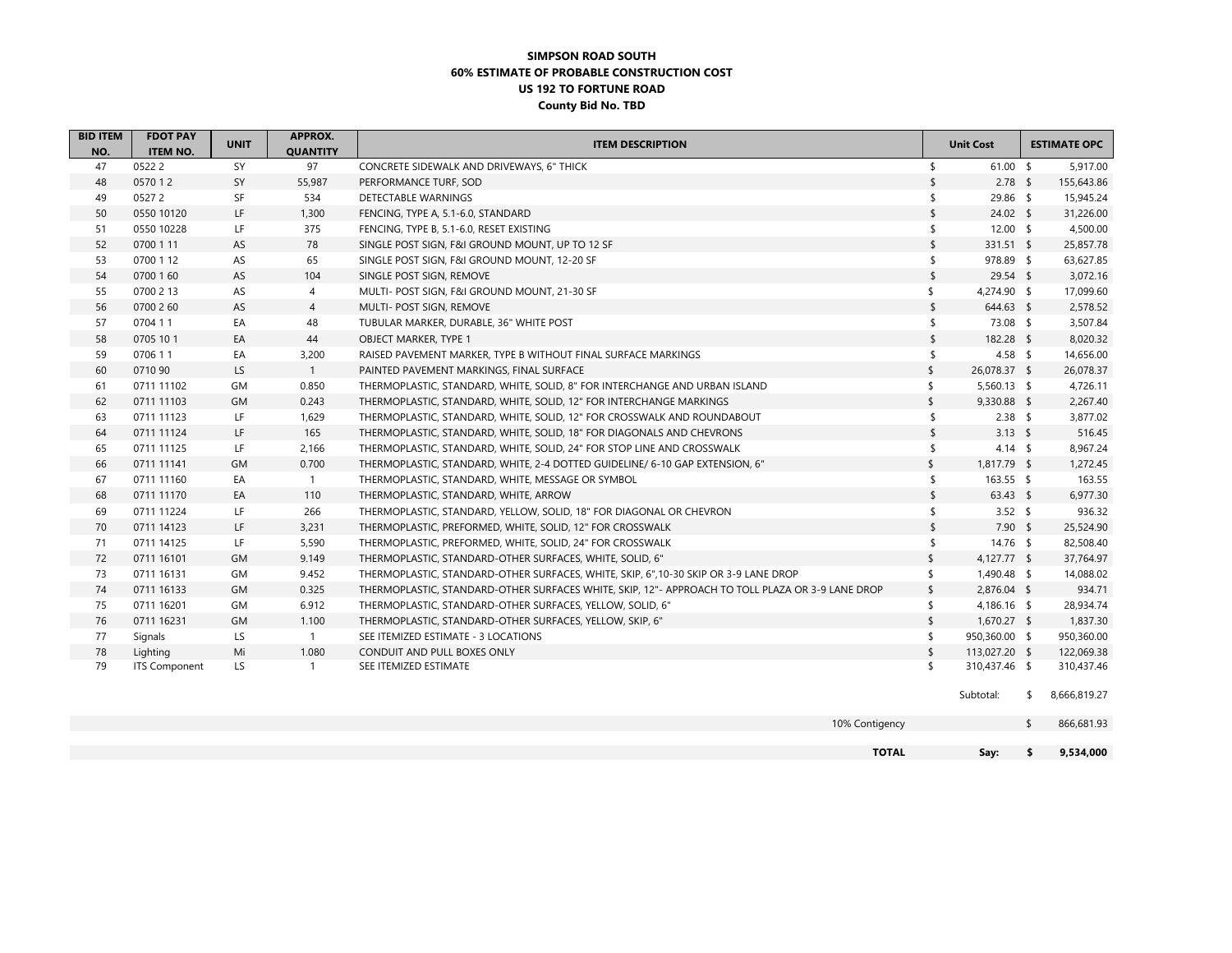## **SIMPSON ROAD SOUTH OPINION OF PROBABLE CONSTRUCTION COSTS SIGNALIZATION**

| <b>FDOT PAY</b><br><b>ITEM NO.</b> | <b>ITEM DESCRIPTION</b>                                                                      | <b>UNIT</b> | <b>PROJECT</b><br><b>QUANTITY</b> | <b>UNIT COST</b> |               |  | <b>ENGINEER'S OPC</b> |  |
|------------------------------------|----------------------------------------------------------------------------------------------|-------------|-----------------------------------|------------------|---------------|--|-----------------------|--|
|                                    | Signals - US 192, New Beginnings, & Country Lane                                             |             |                                   |                  |               |  |                       |  |
| 630-2-11                           | Conduit, Furnish & Install, Open Trench                                                      | LF          | 307                               | \$               | $8.13$ \$     |  | 2,496.00              |  |
| $630 - 2 - 12$                     | Conduit, Furnish & Install, Directional Bore                                                 | LF          | 911                               | \$               | $25.48$ \$    |  | 23,213.00             |  |
| $632 - 7 - 1$                      | Signal Cable - New or Reconstructed Intersection, Furnish & Install                          | PI          | 3                                 | \$               | $6,337.13$ \$ |  | 19,012.00             |  |
| $635 - 2 - 11$                     | Pull & Splice Box, F&I, 13" x 24" Cover Size                                                 | EA          | 36                                | \$               | 781.95 \$     |  | 28,151.00             |  |
| 639-1-122                          | Electrical Power Service, F&I, Underground, Meter Purchased by Contractor                    | AS          | 3                                 | \$               | 4,229.37 \$   |  | 12,689.00             |  |
| $639 - 2 - 1$                      | <b>Electrical Service Wire</b>                                                               | LF          | 213                               | \$               | $7.17$ \$     |  | 1,528.00              |  |
| 639-3-11                           | Electrical Service Disconnect, F&I, Pole Mount                                               | EA          | $\mathbf{1}$                      | \$               | 1,664.18 \$   |  | 1,665.00              |  |
| $641 - 2 - 12$                     | Prestressed Concrete Pole, F&I, Type P-II Service Pole                                       | EA          | 4                                 | \$               | 1,577.96 \$   |  | 6,312.00              |  |
| 641-2-70                           | Prestressed Concrete Pole, Shallow Pole Removal - Pole 30' and Greater                       | EA          | $\overline{2}$                    | \$               | $5,656.15$ \$ |  | 11,313.00             |  |
| $646 - 1 - 11$                     | Aluminum Signals Pole, Pedestal                                                              | EA          | 12                                | \$               | 1,863.37 \$   |  | 22,361.00             |  |
| $646 - 1 - 12$                     | Aluminum Signals Pole, Furnish & Install, Pedestrian Detector Post                           | EA          | $\overline{c}$                    | \$               | 1,583.53 \$   |  | 3,168.00              |  |
| $646 - 1 - 60$                     | Aluminum Signals Pole, Remove                                                                | EA          | $\overline{4}$                    | \$               | 236.66 \$     |  | 947.00                |  |
| 649-21-3                           | Steel Mast Arm Assembly, Furnish and Install, Single Arm, 40'                                | EA          | $\mathbf{1}$                      | \$               | 42,008.22 \$  |  | 42,009.00             |  |
| $649 - 21 - 8$                     | Steel Mast Arm Assembly, Furnish and Install, Double Arm, 50' - 40'                          | EA          | $\mathbf{1}$                      | \$               | 62,347.33 \$  |  | 62,348.00             |  |
| 649-21-9                           | Steel Mast Arm Assembly, Furnish and Install, Double Arm, 50' - 50'                          | EA          | $\mathbf{1}$                      | \$               | 49,272.80 \$  |  | 49,273.00             |  |
| 649-21-10                          | Steel Mast Arm Assembly, Furnish and Install, Single Arm, 60'                                | EA          | $\mathbf{1}$                      | \$               | 46,647.12 \$  |  | 46,648.00             |  |
| 649-21-12                          | Steel Mast Arm Assembly, Furnish and Install, Double Arm, 60' - 40'                          | EA          | $\mathbf{1}$                      | \$               | 52,318.62 \$  |  | 52,319.00             |  |
| 649-21-15                          | Steel Mast Arm Assembly, Furnish and Install, Single Arm, 70'                                | EA          | $\mathbf{1}$                      | \$               | 54,750.18 \$  |  | 54,751.00             |  |
| 649-21-21                          | Steel Mast Arm Assembly, Furnish and Install, Single Arm, 78'                                | EA          | 3                                 | \$               | 56,402.36 \$  |  | 169,208.00            |  |
| $650 - 1 - 14$                     | Vehicular Traffic Signal, Furnish & Install Aluminum, 3 Section, 1 Way                       | AS          | 31                                | \$               | $1,073.38$ \$ |  | 33,275.00             |  |
| $650 - 1 - 16$                     | Vehicular Traffic Signal, Furnish & Install Aluminum, 4 Section, 1 Way                       | AS          | $\overline{7}$                    | \$               | $1,262.54$ \$ |  | 8,838.00              |  |
| $650 - 1 - 19$                     | Vehicular Traffic Signal, Furnish & Install Aluminum, 5 Section, 1 Way                       | AS          | $\overline{3}$                    | \$               | 1,710.16 \$   |  | 5,131.00              |  |
| $653 - 1 - 11$                     | Pedestrian Signal, Furnish & Installed Led Countdown, 1 Way                                  | AS          | 6                                 | \$               | 686.02 \$     |  | 4,117.00              |  |
| $653 - 1 - 12$                     | Pedestrian Signal, Furnish & Installed Led Countdown, 2 Ways                                 | AS          | 8                                 | \$               | 1,445.47 \$   |  | 11,564.00             |  |
| 660-3-11                           | Vehicle Detection System - Microwave, Furnish & Install Cabinet Equipment                    | EA          | 3                                 | \$               | 4,128.33 \$   |  | 12,385.00             |  |
| $660 - 3 - 12$                     | Vehicle Detection System - Microwave, Furnish & Install Above Ground Equipment               | EA          | 8                                 | \$               | 8,535.81 \$   |  | 68,287.00             |  |
| 660-4-12                           | Vehicle Detection System - Video, Furnish & Install Above Ground Equipment                   | EA          | 4                                 | \$               | 6,801.78 \$   |  | 27,208.00             |  |
| 663-1-121                          | Signal Priority and Preemption System, F&I, GPS, Replace Cabinet Electronics                 | EA          | $\overline{3}$                    | \$               | 5,852.80 \$   |  | 17,559.00             |  |
| 663-1-122                          | Signal Priority and Preemption System, F&I, GPS, Detector                                    | EA          | 3                                 | \$               | 5,107.03 \$   |  | 15,322.00             |  |
| $665 - 1 - 11$                     | Pedestrian Detector, Furnish & Install, Standard                                             | EA          | 22                                | $\frac{1}{2}$    | 322.88 \$     |  | 7,104.00              |  |
| 670-5-111                          | Traffic Controller Assembly, F&I, NEMA 1 Preemption                                          | AS          | $\overline{2}$                    | \$               | 30,213.79 \$  |  | 60,428.00             |  |
| 670-5-400                          | Traffic Controller Assembly, Modify                                                          | AS          | $\mathbf{1}$                      | \$               | 2,070.10 \$   |  | 2,071.00              |  |
| $684 - 1 - 1$                      | Managed Field Ethernet Switch, Furnish & Install                                             | EA          | $\overline{2}$                    | \$               | $5,252.92$ \$ |  | 10,506.00             |  |
| $685 - 1 - 12$                     | Uninterruptible Power Supply, Furnish and Install, Online/Double Conversion                  | EA          | $\overline{2}$                    | \$               | 4,278.27 \$   |  | 8,557.00              |  |
| 700-5-22                           | Internally Illuminated Sign, Furnish & Install, Overhead Mount, 12-18 SF                     | EA          | 11                                | \$               | 4,134.13 \$   |  | 45,476.00             |  |
| 715-5-31                           | Luminaire & Bracket Arm - Aluminum, Furnish & Install New Luminaire and Arm on Existing Pole | EA          | $\overline{1}$                    | \$               | 3,121.00 \$   |  | 3,121.00              |  |

**TOTAL SIGNALIZATION**

**\$ 950,360.00**